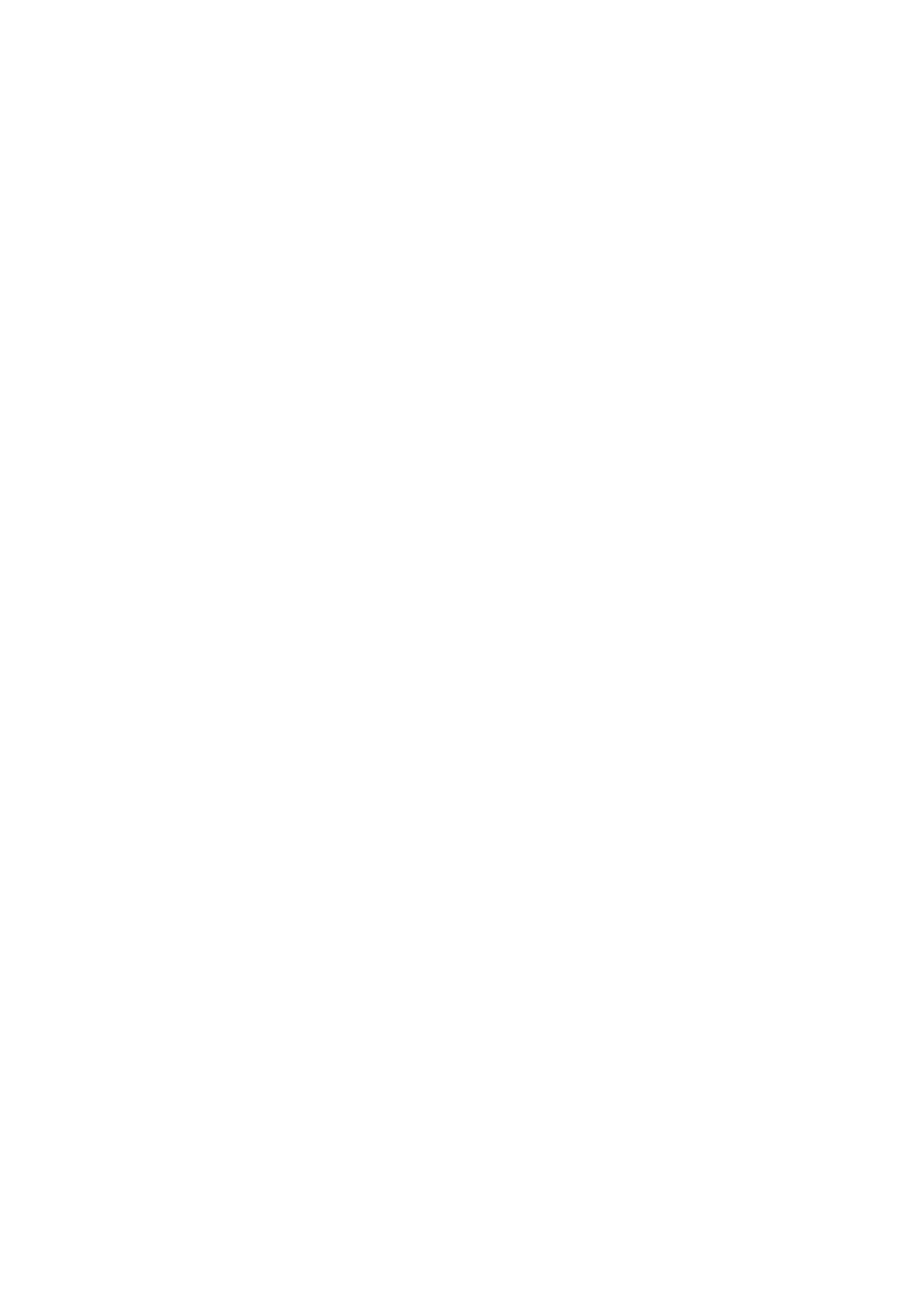#### **In the case ofMarinković v. Serbia,**

The European Court of Human Rights (Second Section), sitting as a Chambercomposed of:

Guido Raimondi, *President,*  Peer Lorenzen, Dragoljub Popović, András Sajó, Nebojša Vučinić, Paulo Pinto de Albuquerque, Helen Keller, *judges*

and Stanley Naismith, *SectionRegistrar,*

Having deliberated in private on 1 October 2013,

Delivers the following judgment, which was adopted on the last-mentioned date:

### PROCEDURE

1. The case originated in an application (no. 5353/11) against the Republic of Serbia lodged with the Court under Article 34 of the Convention for the Protection of Human Rights and Fundamental Freedoms ("the Convention") by a Serbian national, Mr Radoljub Marinković ("the applicant"), on 30 December 2010.

2. The applicant was represented by Ms R. Garibović, a lawyer practising in Novi Pazar.The Serbian Government ("the Government") were represented by their Agent, Mr S. Carić.

3. The applicant complained about the non-enforcement of the final court judgments rendered in his favour.

4. By a decision of 29 January 2013, the Court declared the application admissible.

# THE FACTS

#### I. THE CIRCUMSTANCES OF THE CASE

5. The applicant was born in 1955 and lives in Užice.

6. The applicant was employed by Raketa-Putnički Saobraćaj AD, a company based in Užice (hereinafter "the debtor").

7. On 15 June 2008 the applicant was dismissed from his employment.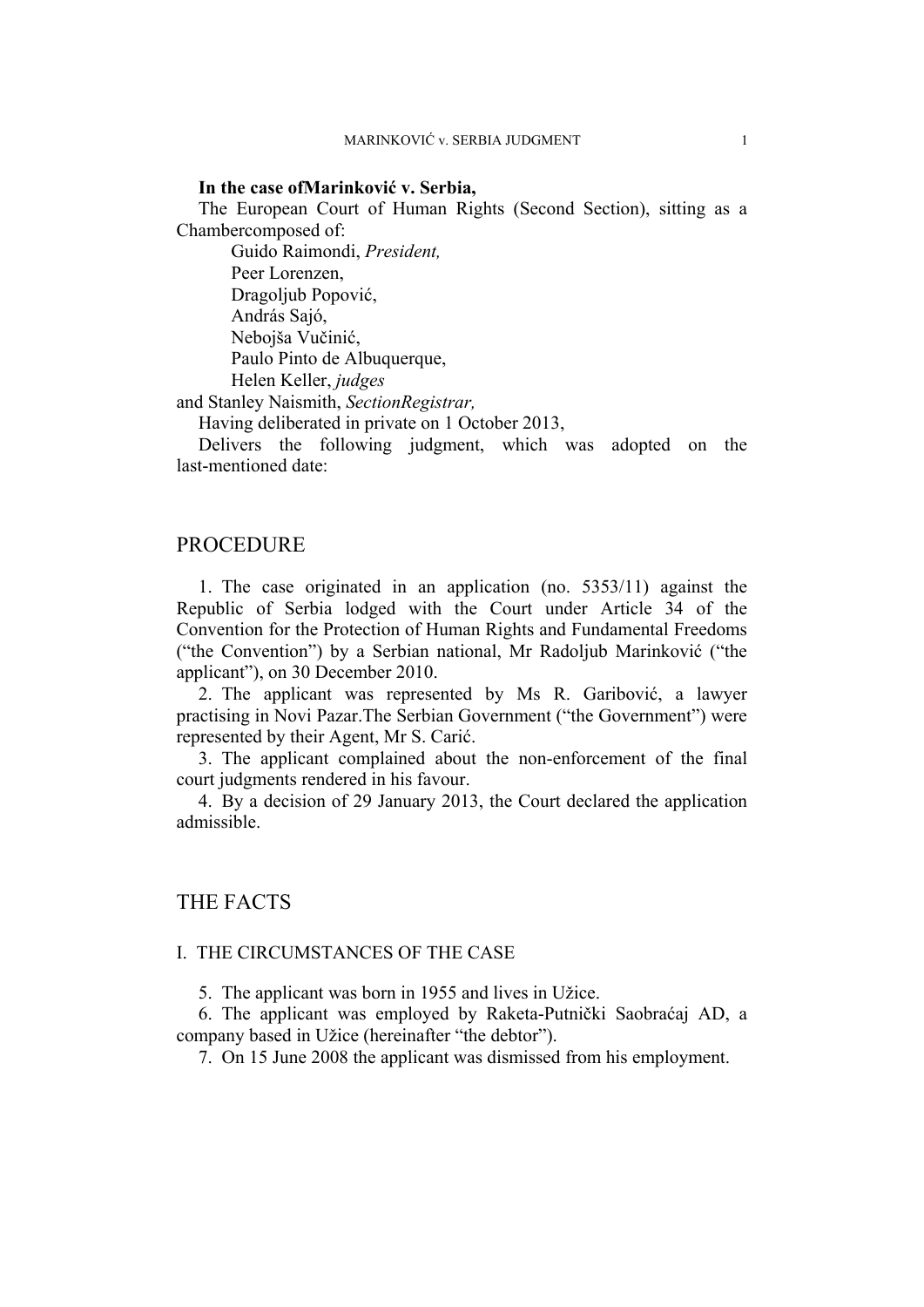8. On unspecified dates the applicant instituted three separate sets of civil proceedings against the debtor, seeking payment of his salary arrears and various social security contributions.

## **A. First set of proceedings**

9. On 2 March 2007 the Užice Municipal Court ruled in favour of the applicant and ordered the debtor to pay him:

(a) salary arrears in the amount of 8,232 Serbian dinars (RSD) for June 2006, RSD 9,408 for July 2006, and RSD 8,232 for August 2006, plus statutory interest;

(b) RSD 900 for his legal costs; and

(c) the pension, disability, health and unemployment insurance contributions due for the period June to December 2006.

10. On 22 September 2007 the judgment became final.

11. On 2 October 2007 the applicant filed a request for the enforcement of the above judgment before the Požega Municipal Court.

12. On 16 April 2008 the court accepted the applicant's request and issued an enforcement order.

#### **B. Second set of proceedings**

13. On 26 July 2007 the Užice Municipal Court ruled in favour of the applicant and ordered the debtor to pay him:

(a) salary arrears in the amount of RSD 8,800 for February 2007, RSD 9,680 for March 2007, RSD 9,240 for April 2007, and RSD 10,120 for May 2007, plus statutory interest;

(b) employee meal benefits (*naknada za ishranu na radu*) in the amount of RSD 4,385 for December 2006, RSD 4,385 for February 2007, RSD 4,385 for March 2007, and RSD 4,385 for April 2007, plus statutory interest;

(c) holiday pay (*regres za godišnji odmor*) in the amount of RSD 25,000 for 2006, plus statutory interest from 1 January 2007;

(d) RSD 1,950 for his legal costs; and

(e) the pension, disability, health and unemployment insurance contributions due for the period February to May 2007.

14. On 11 September 2007 the judgment became final.

15. On 2 October 2007 the applicant filed a request for the enforcement of the above judgment before the Požega Municipal Court.

16. On 7 February 2008 the court accepted the applicant's request and issued an enforcement order.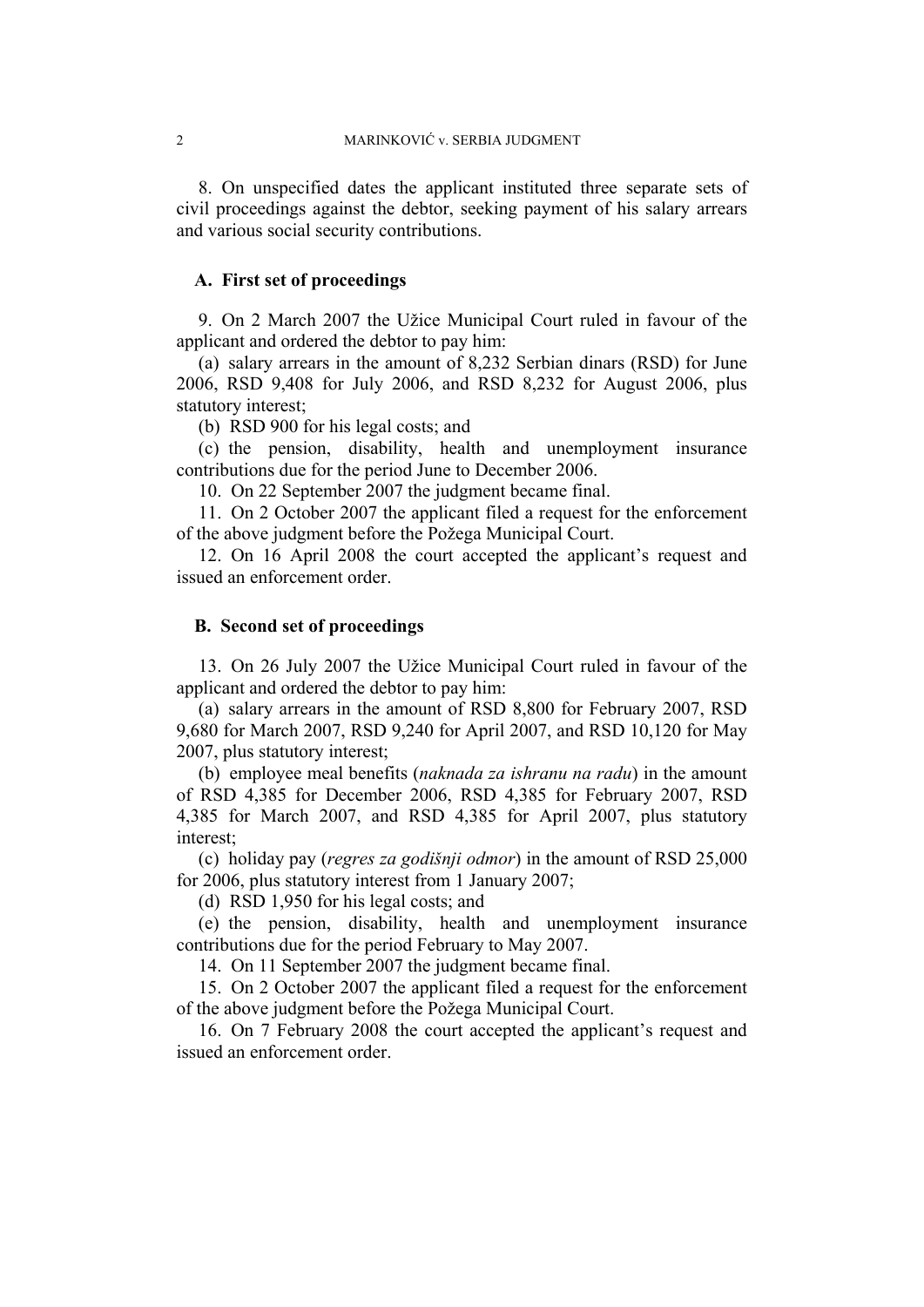#### **C. Third set of proceedings**

17. On 24 August 2007 the Užice Municipal Court ruled in favour of the applicant and ordered the debtor to pay him:

(a) salary arrears in the amount of RSD 10,648 for February 2007, RSD 10,648 for March 2007, RSD 10,648 for April 2007, and RSD 10,648 for May 2007, plus statutory interest;

(b) employee meal benefits (*naknada za ishranu na radu*) in the amount of RSD 4,620 for September 2006, RSD 4,620 for December 2006, RSD 4,620 for January 2007, RSD 4,620 for February 2007, RSD 4,620 for March 2007, RSD 4,620 for April 2007, and RSD 4,620 for May 2007, plus statutory interest;

(c) holiday pay (*regres za godišnji odmor*) in the amount of RSD 35,135 for 2007, plus statutory interest from 24 June 2007;

(d) RSD 6,748.50 for his legal costs; and

(e) the pension, disability, health and unemployment insurance contributions due for period October 2006 to June 2007.

18. On 20 September 2007 that judgment became final.

19. In January 2009 the applicant filed a request for the enforcement of the above judgment before the Municipal Court in Požega.

20. On 12 May 2009 the court accepted the applicant's request and issued an enforcement order.

#### **D. Insolvency proceedings**

21. On 12 July 2010 the Užice Commercial Court opened insolvency proceedings in respect of the debtor, which led to the ongoing enforcement proceedings before the Požega Municipal Court being stayed.

22. In July 2010 the applicant duly registered a claim for the sums specified in the judgments referred to above.

23. On an unspecified date he was recognised as a secured creditor.

24. On 17 April 2012 some of the debtor's property was sold. A sale of the remaining assets was advertised in the newspapers and a public bid opening procedure was scheduled for 29 June 2012.

#### **E. The debtor's status**

25. On 30 December 2002 the debtor was privatised.

26. On 17 July 2007 the contract for the sale of the debtor was annulled because the buyer in question had failed to fulfil his contractual obligations.

27. Following the annulment of the debtor's privatisation the State owned 58.18% of the debtor's shares.

28. On 11 December 2008 the State sold its shares to a private company.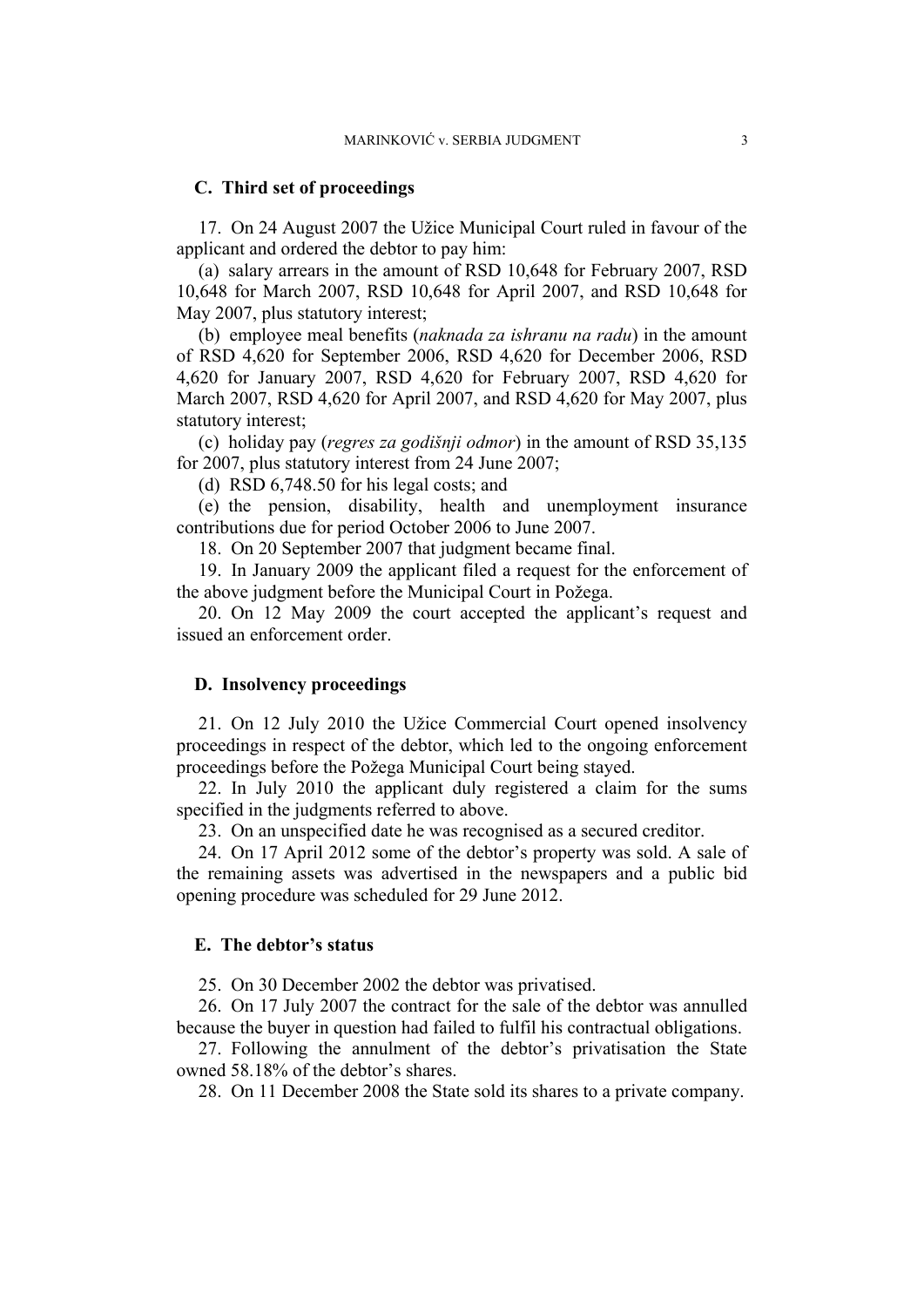#### II. RELEVANT DOMESTIC LAW

# **A. The Enforcement Procedure Act 2004 (***Zakon o izvršnom postupku***; published in the Official Gazette of the Republic of Serbia - OG RS - no. 125/04)**

29. The Enforcement Procedure Act of 2004 ("the 2004 Act") entered into force on 23 February 2005, thereby repealing the Enforcement Procedure Act of 2000 ("the 2000 Act"). Article 5 § 1 of the 2004 Act provides that all enforcement proceedings are to be conducted urgently. In accordance with Article 12  $\S$  5 of this Act an appeal against an enforcement order, in principle, does not postpone the enforcement. In accordance with Article 304 of the 2004 Act, all enforcement proceedings instituted prior to 23 February 2005 are to be carried out pursuant to the previous 2000 Act.

# **B. The Insolvency Act (***Zakon o stečaju***, published in OG RS no. 104/2009, 99/2011 and 71/2012)**

30. This Acts regulates the manner and conditions for initiating and conducting insolvency proceedings against legal persons. Article 2 of this Act provides that the aim of insolvency shall be to ensure the most favourable collective settlement of creditors.Article 8 of this Act states that all insolvency proceedings are to be conducted urgently.In accordance with Articles 19 § 1 and Article 22 § 1, in insolvency proceedings against socially/State-owned companies the role of the insolvency administrator is to be performed by the Privatisation Agency. Article 93 §§ 1 and 2 provides that "as of the day of institution of the insolvency proceedings" the debtor cannot simultaneously be subjected to a separate enforcement procedure. Any ongoing enforcement proceedings shall thus be stayed, while new enforcement proceedings cannot be instituted for as long as the insolvency proceedings are pending.

#### **C. Relevant provisions concerning socially-owned companies**

31. These provisions are set out in the case of *R. Kačapor and Others v. Serbia* (nos. 2269/06, 3041/06, 3042/06, 3043/06, 3045/06 and 3046/06, 15 January 2008, §§ 71-76).

## **D. The Privatisation Act (***Zakon o privatizaciji***; published in OG RS nos. 38/01, 18/03, 45/05, 123/07, 30/10 and 93/12)**

32. The relevant provisions of the Act are set out in the case of *Milunović and Čekrlić v. Serbia* (dec.), nos. 3716/09 and 38051/09,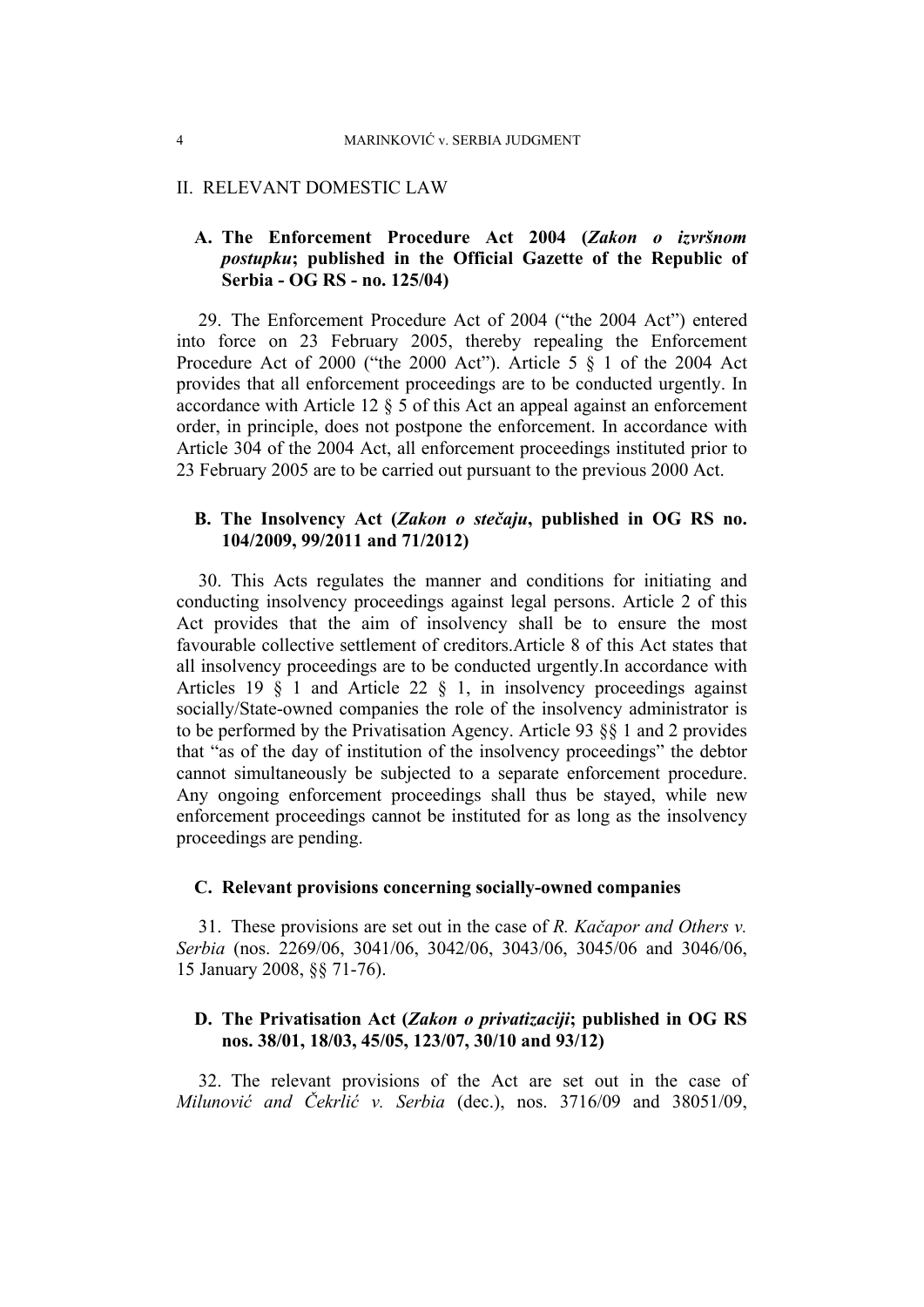§§ 35-39, 17 May 2011). In addition, on 17 December 2012, amendments to this Act have been published in OG RS no. 119/12 according to which the deadline for the suspension of enforcements in respect of companies undergoing restructuring has been extended to 30 June 2014, at the latest.

## THE LAW

# I. ALLEGED VIOLATION OF ARTICLE 6AND 13 OF THE CONVENTIONANDARTICLE 1 OF PROTOCOL NO. 1 TO THE **CONVENTION**

33. The applicant complained about the respondent State's failure to enforce three final judgments rendered in his favour against the debtor and about the lack of an effective remedy in this connection. He relied on Articles 6and 13 of the Convention and Article 1 of Protocol No. 1 which, in so far as relevant, read as follows:

#### **Article 6 § 1**

"In the determination of his civil rights and obligations ..., everyone is entitled to a fair and public hearing within a reasonable time by an independent and impartial tribunal established by law."

#### **Article 1 of Protocol No. 1**

"Every natural or legal person is entitled to the peaceful enjoyment of his possessions. No one shall be deprived of his possessions except in the public interest and subject to the conditions provided for by law and by the general principles of international law.

The preceding provisions shall not, however, in any way impair the right of a State to enforce such laws as it deems necessary to control the use of property in accordance with the general interest or to secure the payment of taxes or other contributions or penalties."

#### **Article 13**

"Everyone whose rights and freedoms as set forth in [the] Convention are violated shall have an effective remedy before a national authority notwithstanding that the violation has been committed by persons acting in an official capacity."

#### **A. The parties' submissions**

34. The Government informed the Court on 1 April 2013 that the debtor had been privatised in December 2008 and that the respondent State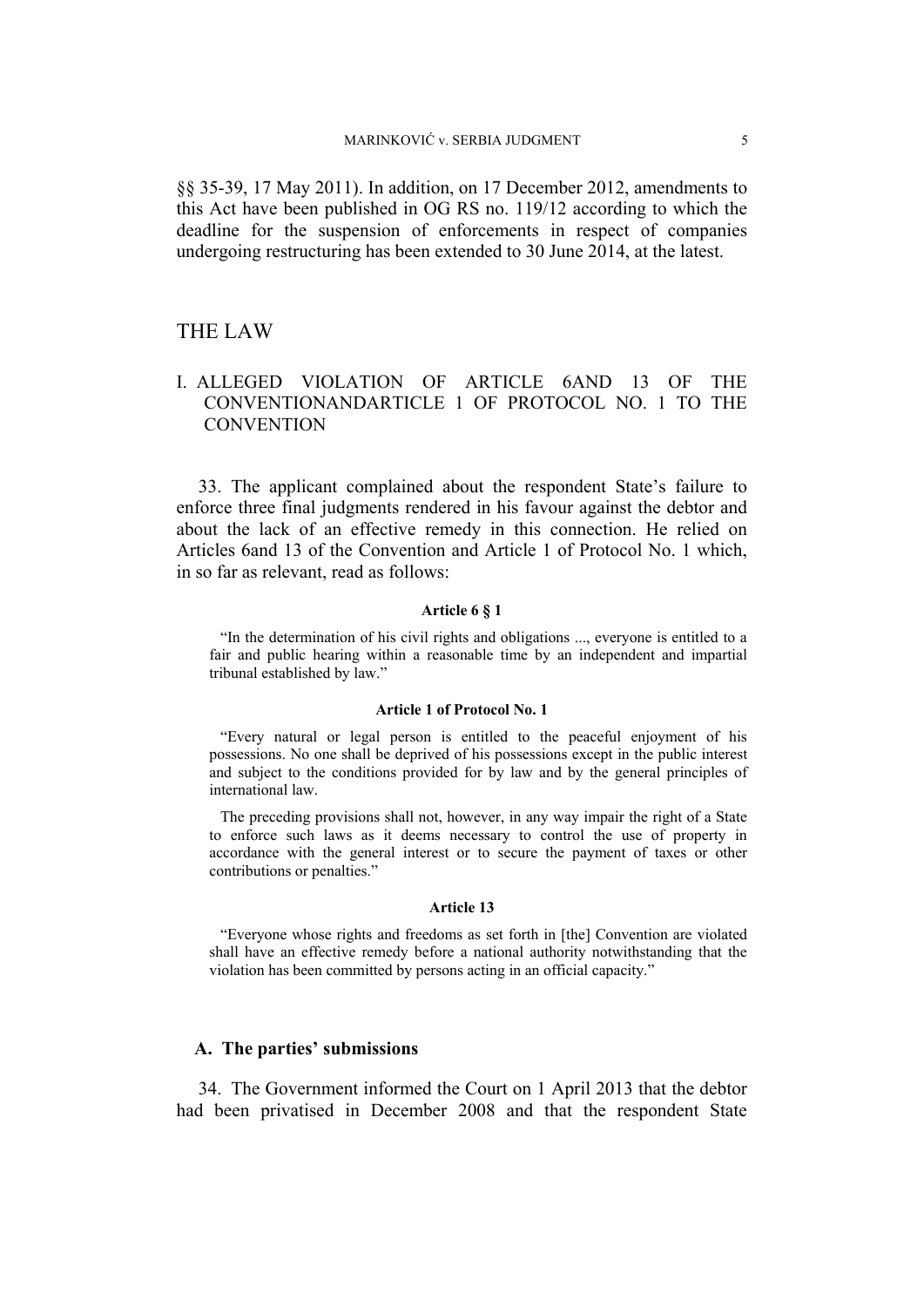therefore could not be held liable in this case. They further argued that the State could not be held directly responsible for the debtor's lack of assets.

35. The applicant disagreed and reiterated his original complaints.

## **B The Court's assessment**

36. The Court reiterates that the execution of a judgment given by a court must be regarded as an integral part of the "trial" for the purposes of Article 6 (see *Hornsby v. Greece*, 19 March 1997, § 40, *Reports of Judgments and Decisions* 1997-II). Admittedly, a delay in the execution of a judgment may be justified in particular circumstances, but the delay may not be such as to impair the essence of the right protected under Article 6 § 1 (*Burdov v. Russia*, no. 59498/00, § 35, ECHR 2002-III, § 35, and *Teteriny v. Russia,* no. 11931/03, § 41, 30 June 2005).

37. In the same context, the impossibility for an applicant to obtain the execution of a judgment in his or her favour in due time constitutes an interference with the right to the peaceful enjoyment of possessions, as set out in the first sentence of the first paragraph of Article 1 of Protocol No. 1 to the Convention.Irrespective of whether a debtor is a private or a Statecontrolled actor, it is up to the State to take all necessary steps to enforce a final court judgment, as well as to, in so doing, ensure the effective participation of its entire apparatus (see, *mutatis mutandis*, *Pini and Others v. Romania*, nos. 78028/01 and 78030/01, §§ 174-189, ECHR 2004-V (extracts); see also,*mutatis mutandis*, *Hornsby*, cited above, § 41, and*R. Kačapor and Others v. Serbia*, cited above, § 108).In the context of socially/State-owned companies a period of non-execution should not be limited to the enforcement stage only, but should also include the subsequent insolvency proceedings (see, *inter alia*, *R. Kačapor and Others*, cited above, § 115).

38. In cases of the execution of a final court decision rendered against private actors,theState is not, as a general rule, directly liable for debts of private actors and its obligations under Article 6 and Article 1 of Protocol No.1 are limited to providing the necessary assistance to the creditor in the enforcement of the respective court awards, for example, through enforcement proceedings or bankruptcy procedures (see*mutatis mutandis Kotov v. Russia*[GC], no. 54522/00, § 90, 3 April 2012). When the authorities are obliged to act in order to enforce a final court decision and they fail to do so, their inactivity may, in certain circumstances, engage the State's responsibility on the ground of Article 6 § 1 of the Convention and Article 1 of Protocol No. 1 (see *Scollo v. Italy*, judgment of 28 September 1995, Series A no. 315-C, § 44, and *Fuklev v. Ukraine*, no. 71186/01, § 84, 7 June 2005). The Court's task in such cases is to examine whether measures applied by the authorities were adequate and sufficient and whether they acted diligently in order to assist a creditor in execution of a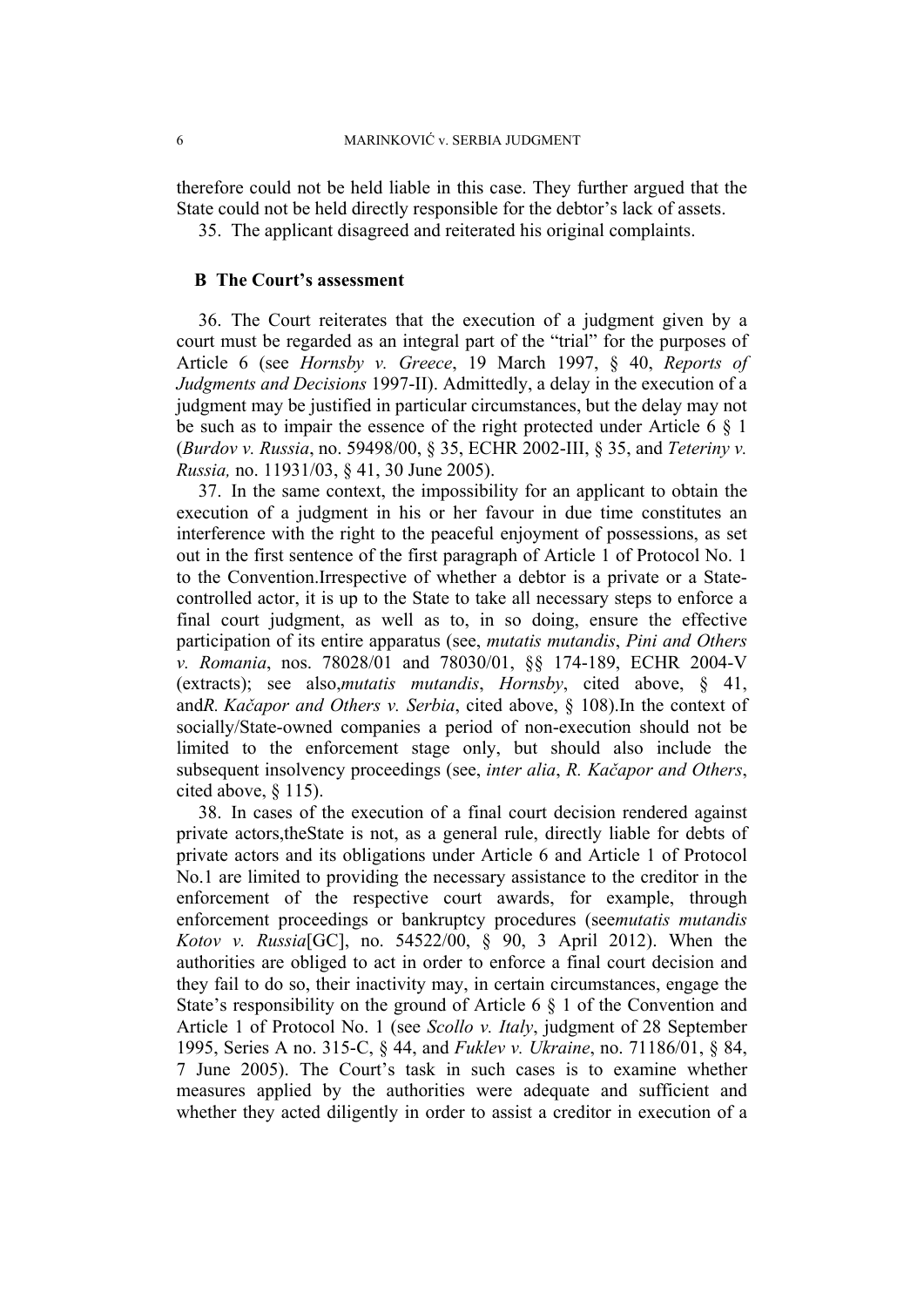judgment (see *Anokhin v. Russia* (dec.), no. 25867/02, *Fociac v. Romania*, no. 2577/02, § 70, 3 February 2005).

39. When it comes to the execution of final court decisions rendered against the State or entities that do not enjoy "sufficient institutional and operational independence from the State", it is not open to the State to cite either the lack of its own funds or the indigence ofthe debtor as an excuse for the non-enforcement of those decision (see, *mutatis mutandis*,*R. Kačapor and Others v. Serbia*, cited above, § 114). In other words, in such cases the State is directly liable for the debts of State-controlled companies irrespective of the fact whether the company at issue at one point operated as a private entity(see *Anđelić and Others v. Serbia*[Committee], no.57611/10and 166 other applications,  $\&$  32, 28 May 2013).Furthermore,"the fact that the State sold a large part of its share in the company it owned to a private person could not release the State from its obligation to honour a judgment debt which had arisen before the shares were sold. If the State transfers such an obligation to a new owner of the shares...the State must ensure that the new owner complies with the requirements, inherent in Article 6 § 1 of the Convention and Article 1 of Protocol No. 1, that a final, binding judicial decision does not remain inoperative to the detriment of a party" (see *Solovyev v. Ukraine*, no. 4878/04, § 21, 14 December 2006).

40. Turning to the instant case, the Court is aware that the debtor is no longer State-controlled entity (see paragraph 28 above).What is crucial however is that the domestic judgments rendered in the applicant's favour became final in September 2007 when the debtor operated as a Statecontrolled entity (see paragraphs and 10, 14 and 18 above). In view of that and the Court's case law cited above, the Court finds that the respondent State is directly responsible for the enforcement of the domestic judgements under consideration in this case.

41. The Court observes that it has frequently found violations of Article 6 of the Convention and/or Article 1 of Protocol No. 1 to the Convention in cases raising issues similar to those raised in the present case (see *R. Kačapor and Others*, cited above, §§ 115-116 and §120;*Marčić and Others v. Serbia*, no. 17556/05, § 60, 30 October 2007; *Crnišanin and Others v. Serbia*, nos. 35835/05, 43548/05, 43569/05 and 36986/06, §§ 123- 124 and §§ 133-134, 13 January 2009; *Rašković and Milunović v. Serbia*, nos. 1789/07 and 28058/07, § 74 and § 79, 31 May 2011; and *Adamović v. Serbia*, no. 41703/06, § 41, 2 October 2012).

42. Having examined all the material submitted to it, theCourt considers that the Government have not put forward any fact or convincing argument capable of persuading it to reach a different conclusion in the present case. There has, accordingly, been a violation of Article  $6 \nless 1$  of the Convention and Article 1 of Protocol No. 1.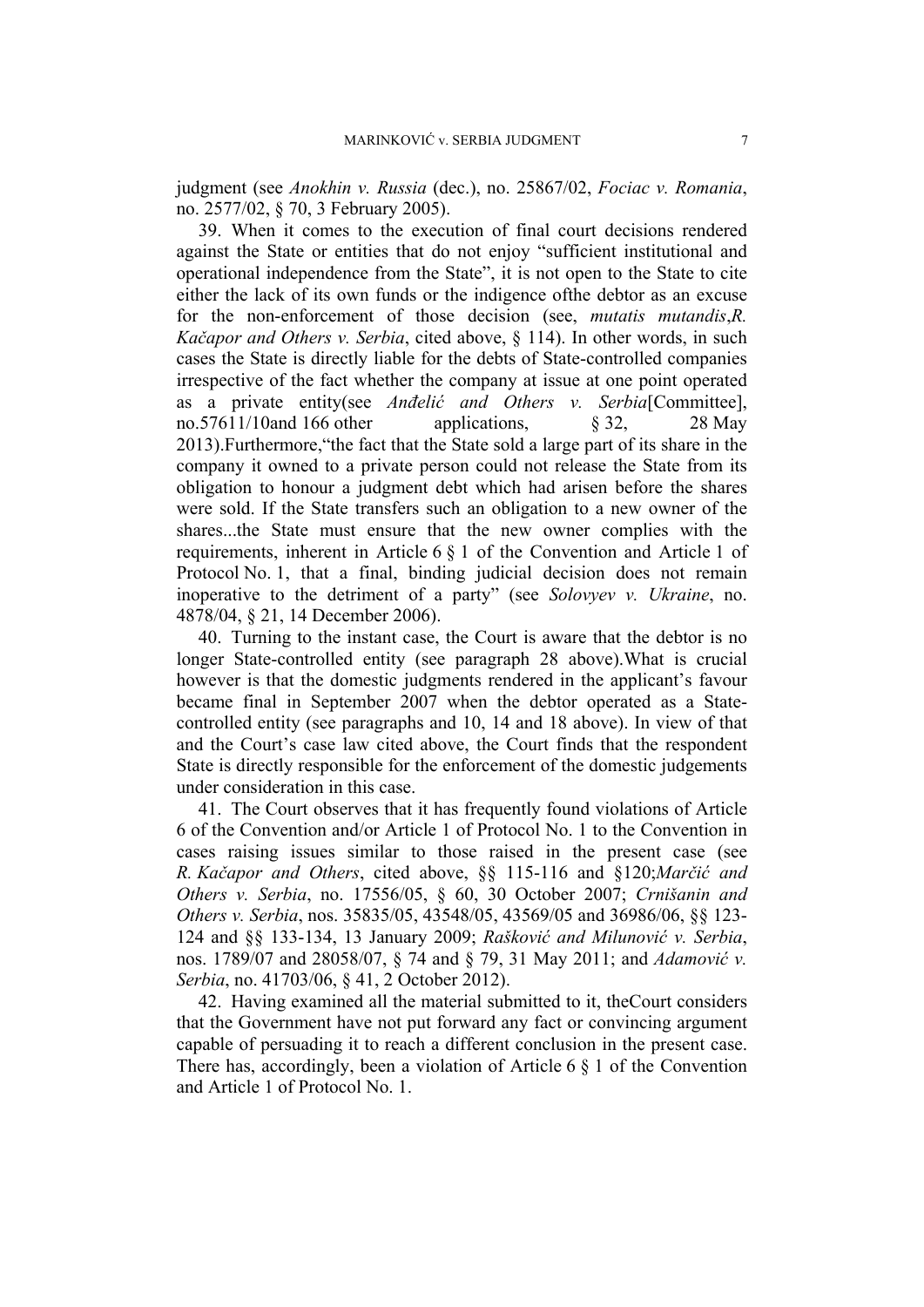43. The Court does not find it necessary in the circumstances of this case to examine essentially the same complaint under Article 13 of the Convention (see *mutatis mutandis,Kin-Stib and Majkić v. Serbia*, no. 12312/05, § 90, 20 April 2010 and *Slovyev,* cited above, § 25).

# II. APPLICATION OF ARTICLE 41 OF THE CONVENTION

#### 44. Article 41 of the Convention provides:

"If the Court finds that there has been a violation of the Convention or the Protocols thereto, and if the internal law of the High Contracting Party concerned allows only partial reparation to be made, the Court shall, if necessary, afford just satisfaction to the injured party."

#### **A. Damage,costs and expenses**

45. The applicant requested that the State be ordered to pay, from its own funds, the sums awarded by the final judgments rendered in his favour and 5,000 euros (EUR) in respect of the non-pecuniary damage suffered. The applicant also claimed EUR 1,400 for the legal costs incurred before the Court.

46. The Government considered the claims excessive and unjustified.

47. Having regard to the violations found in the present case and its own case-law (see *R. Kačapor and Others,* cited above, §§ 123-126, and *Crnišanin and Others*, cited above, § 139), the Court considers that the applicants' claims for pecuniary damage must be accepted. The Government shall therefore pay the applicant the sums awarded in the final domestic judgments adopted on 2March 2007, 26 July 2007 and 24 August 2007 respectively, less any amounts which may have already been paid in respect of the said judgments.

48. As regards non-pecuniary damage, the Court considers that the applicant sustained some non-pecuniary loss arising from the breaches of the Convention found in this case. The particular amount claimed, however, is excessive. Making its assessment on an equitable basis, as required by Article 41 of the Convention, the Court considers it reasonable and equitable to award EUR 2,000 to the applicant. This sum is to cover any non-pecuniary damage, as well as costs and expenses.

#### **B. Default interest**

49. The Court considers it appropriate that the default interest rate should be based on the marginal lending rate of the European Central Bank, to which should be added three percentage points.